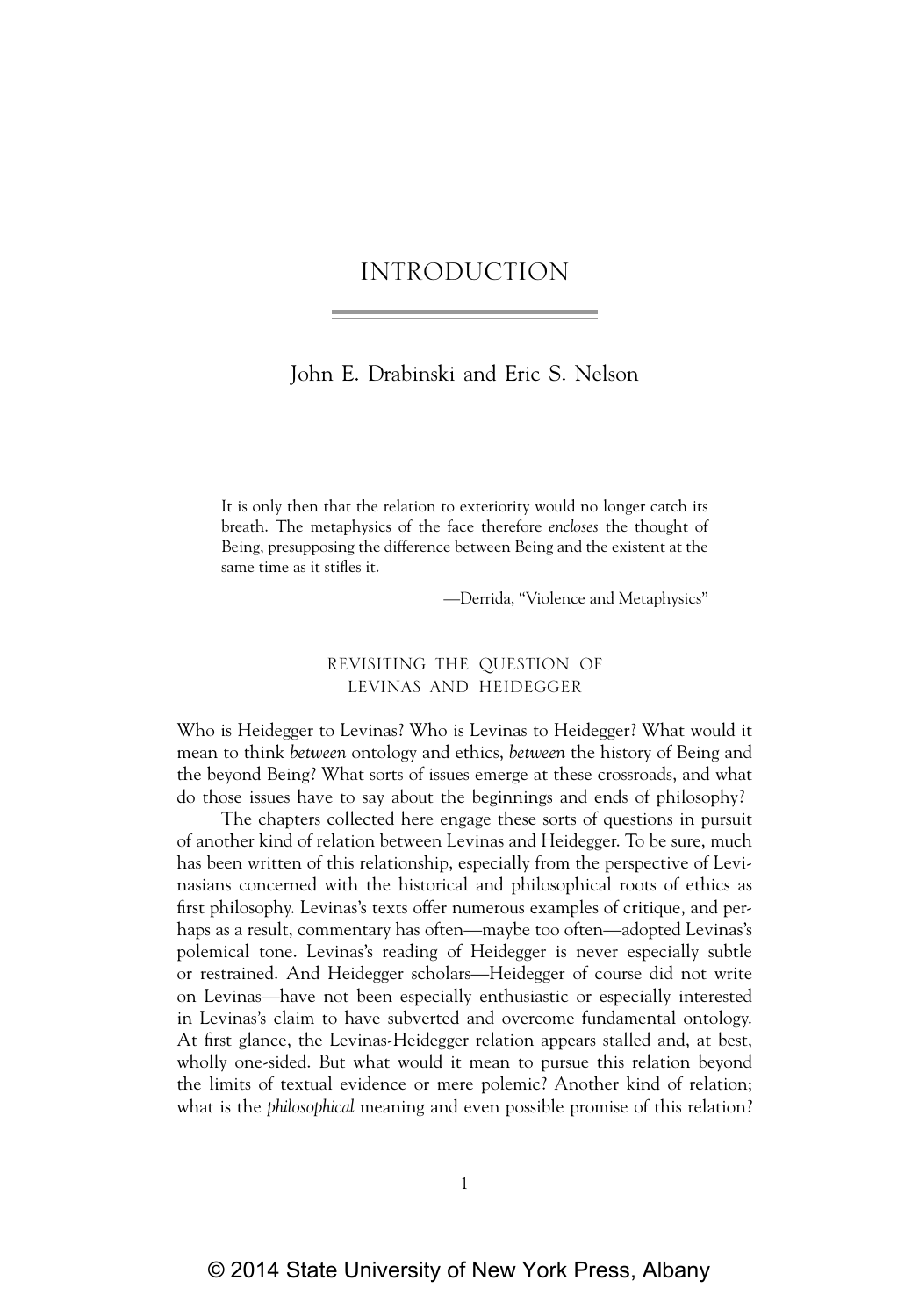There is a fairly standard narrative about the trajectory of Levinas's work, and the encounter with Heidegger nearly always proves decisive. Under the direction of Jean Hering, professor of Protestant theology at Strasbourg, Levinas journeyed to Freiburg in 1928–1929 to live and study in the "city of phenomenology." Initially concerned with the Husserlian prerogative, Levinas, like so many in that city, fell under the spell of Heidegger's critique of Husserl in both *Being and Time* and the lecture courses of the late 1920s. This particular spell pays its first dividend in the form of his thesis, *Theory of Intuition in Husserl's Phenomenology* (1930), a book that employed Heideggerian notions of transcendence and—in the conclusion—historicity and life to reformulate Husserl's notions of intuition and intentionality.1 A cluster of articles by Levinas from the early 1930s in the same spirit appeared, praising the new German philosophical movement with special emphasis on Heidegger's intervention. At this point, one already sees the problematic of transcendence in Levinas's work, and so the story goes, this problematic is largely Heideggerian in character and orientation.

But there is a decisive interruption. Levinas's account of transcendence shifts, with enormous philosophical consequences, from the ecstatic structure of subjectivity toward what becomes a language of alterity. Levinas begins to become "Levinas," and ethical life moves to the center of his philosophical work. Now, whether that interruption consists of an encounter with other texts and ideas (namely, Rosenzweig and other Jewish thinkers, sacred texts, or even the Kierkegaard revival and Jean Wahl) or derives from outrage at the Heidegger scandal of 1933–34 is a matter of important debate. Levinas scholars have been attentive—while never in wholehearted agreement—to the nuances of these shifts in emphasis and the fundamental interruption of Levinas's relationship to the Heideggerian transformation of phenomenology. The shift and interruption are famously characterized by Levinas as leaving "the climate" of Heidegger's work. The obvious question is then: how are we to understand the relationship of a post-Heideggerian thinking—that is, a Levinasian thinking—to Heidegger's enormous contribution to such a "post"? Indeed, leaving the climate proves more complicated than simply beginning anew; there is always still the trace of Heidegger in the departure from and critique of his work. Levinas will never characterize his work as *before* or in any way straightforwardly prior to the Heideggerian revolution. Levinas thinks *after* Heidegger. In this regard, it is worth quoting in full how Levinas articulates this break in *From Existence to Existents* (1947), where he writes: "If at the beginning our reflections are in large measure inspired by the philosophy of Martin Heidegger, where we find the concept of ontology and of the relationship which man sustains with Being, they are also governed by a profound need to leave the climate of that philosophy, and by the conviction that we cannot leave it for a philosophy that would be pre-Heideggerian."2 Thus begins a long body of work that is consistently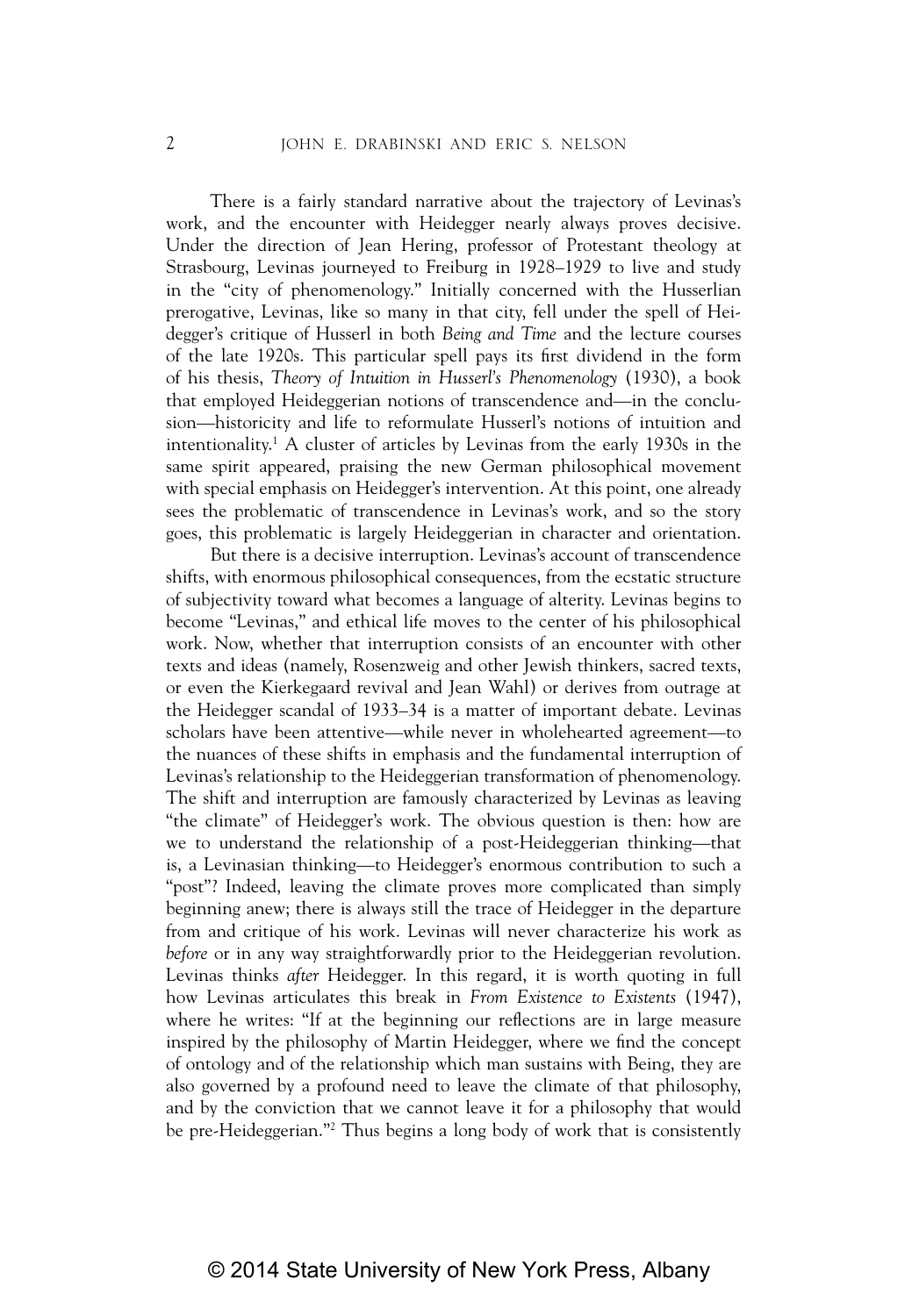critical of Heidegger, often delivered as short polemics and spanning nearly five decades. We have to take this passage seriously, however, if for no other reason than for the fact that Levinas makes it impossible to pose his break with Heidegger as simple dismissal or refusal: *we cannot leave it for a philosophy that would be pre-Heideggerian.*

Even though Levinas's critique of Heidegger reaches across a handful of decades, sitting at the center of so many pivotal passages from *Totality and Infinity* and *Otherwise than Being*, his critique has three nearly invariant features. First, Levinas, by his own admission and design, generally limits his critical commentary on Heidegger to *Being and Time* with a few important exceptions*.* When Levinas articulates the primacy of the Infinite, the otherwise than being, or the trace—those three movements against the transcendence of Being that Levinas interprets as a philosophy of immanence and totality—his primary opposition is to Heidegger's early project of fundamental ontology. Although Levinas does take up aspects of Heidegger's later thought, such as the issue of ontotheology, in later works, the matter of Heidegger's later thought, which emphasizes the withdrawal of Being and a very different notion of human existence, is mostly left for us to explore. Second, Levinas works with a very simple characterization of Heidegger's work, namely, that it is a reflection of the philosophy of totality inherent, with very few exceptions, in the destiny of the West. Even though they appear to have radically different concerns, being and ethics, both critique the history of Western philosophy as a forgetful and neglectful whole. Further, despite his apparent enthusiasm for Heidegger's work in *The Theory of Intuition*, Levinas quickly grows suspicious of ontology as a form of thinking totality. Surely, for better or worse, Levinas cannot but hint at the link between fundamental ontology and the scandal of 1933–34. And so, third, beginning with his philosophical and political writings of the 1930s, Levinas is concerned with the connections between Heidegger's thought and National Socialism. The refusal to read or take seriously Heidegger's work after *Being and Time* gives a certain polemical intensity to Levinas's work, but also, as this volume notes in many chapters, leads one to wonder if Heidegger's work might bear unexpected parallels or intersections with Levinas's experiments with the language of alterity.

If there is no pre-Heideggerian thought, even as Levinas identifies fundamental ontology with the totality and totalitarianism of the Occident's excesses, then we still have little clarity on the opening question of our query: who is Heidegger to Levinas? It is perhaps worth revisiting Levinas's "Signature," that autobiographical essay that is so telling about questions of influence. In this essay, Levinas comes back to the notion of experience after having spent many decades disrupting and contesting the phenomenological account of *Erlebnis*, which he first explored in his earliest works. The for-the-Other of Levinasian subjectivity is reinscribed in a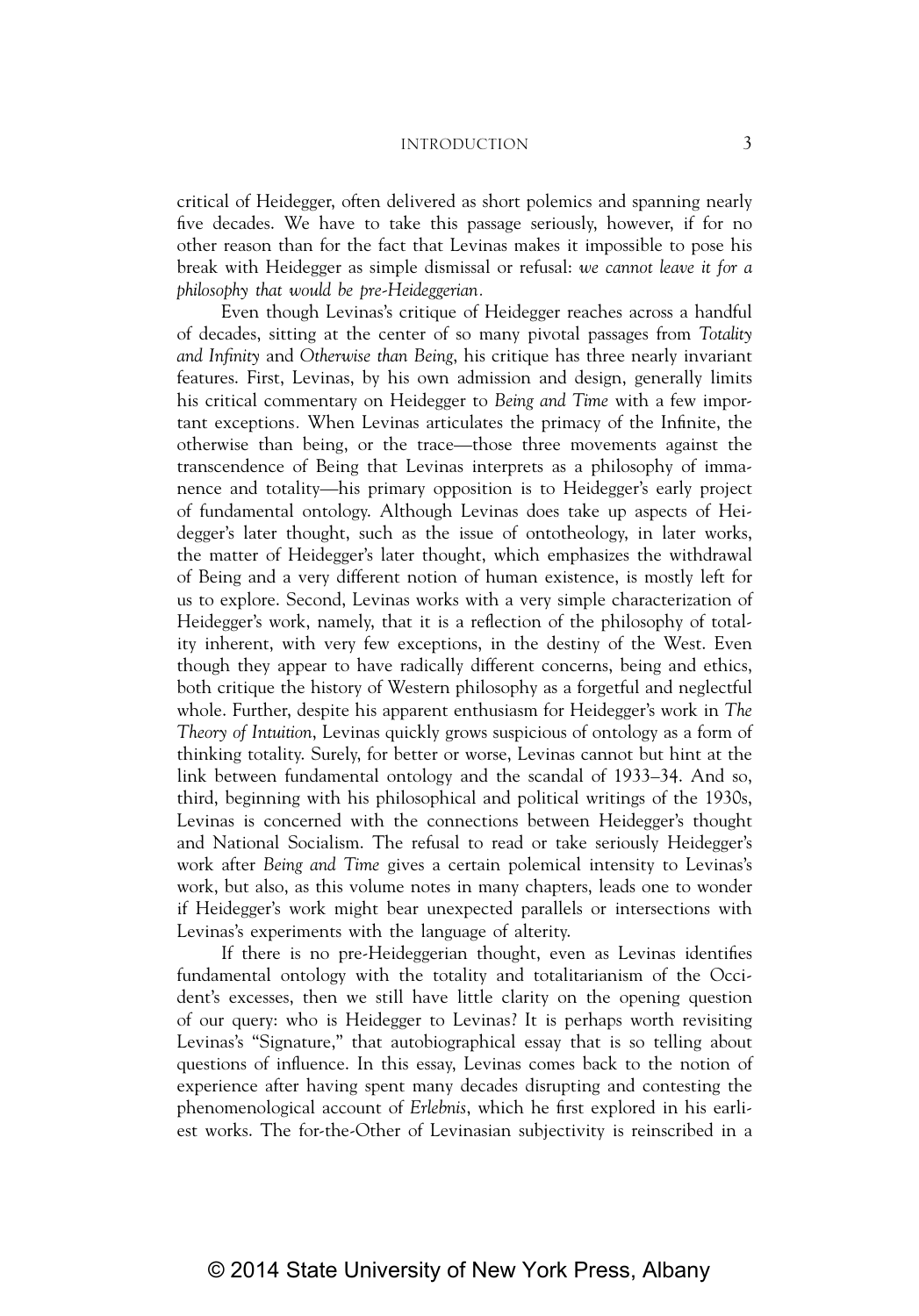certain kind of experience—what he calls in "Signature" experience par excellence, recalling a characterization from *Totality and Infinity*. With this notion of experience, Levinas is able to locate his break with Heidegger in the anti-Heideggerian "substitution," a kind of phenomenological sleight of hand in relation to the existent. Levinas writes:

By time, language, and subjectivity do not only presuppose a being which tears itself away from totality; they also assume one which does not encompass it. Time, language, and subjectivity delineate a pluralism and consequently, in the strongest sense of this term, and experience: one being's reception of an absolutely other being. In the place of ontology—of the Heideggerian comprehension of the Being of being—is substituted as primordial the relation of a being to a being, which is none the less not equivalent to a rapport between subject and object, but rather to a proximity, to a relation with the Other.<sup>3</sup>

With the evocation of time, language, and subjectivity, Levinas situates his break with Heidegger as an immanent overturning, where the questions and priorities of Heidegger's philosophy eclipse not only something *about* experience, but also the very relation that would condition the problematic of fundamental ontology and the history of Being. Levinas holds fast to this story about Heidegger: ontology is always more and less than the Other, and thus always after ethics as first philosophy.

Few Heidegger scholars appear to be either convinced or even challenged by Levinas's criticisms, even as some revise their interpretation of Heidegger in light of this critique. The critical appeal to the otherwise than Being has barely registered in Heidegger scholarship, in no small part due to the dominant perception that Levinas's reading of Heidegger is weak, based on few texts, or in some cases wholly inaccurate. It must be said that Levinas has not helped himself in this case. The refusal to read the middle and late works of Heidegger—all moral high ground notwithstanding—truncates Levinas's claims about Heidegger. How can one make sweeping claims about totality and Sameness in Heidegger's work without following the trajectory of a very complex thinking of being? And one has to wonder: what insights and resources are missed by Levinas when he refuses to read Heidegger's extended reflections on the temporality of the retreat or withdrawal of Being, transcendence in language and dwelling, and the logic of the event and trace of history? That is, Heidegger's work is not only more complicated that Levinas would seem to recognize, but actually takes on many similar motifs in terms of the fracturing of time, history, and subjectivity.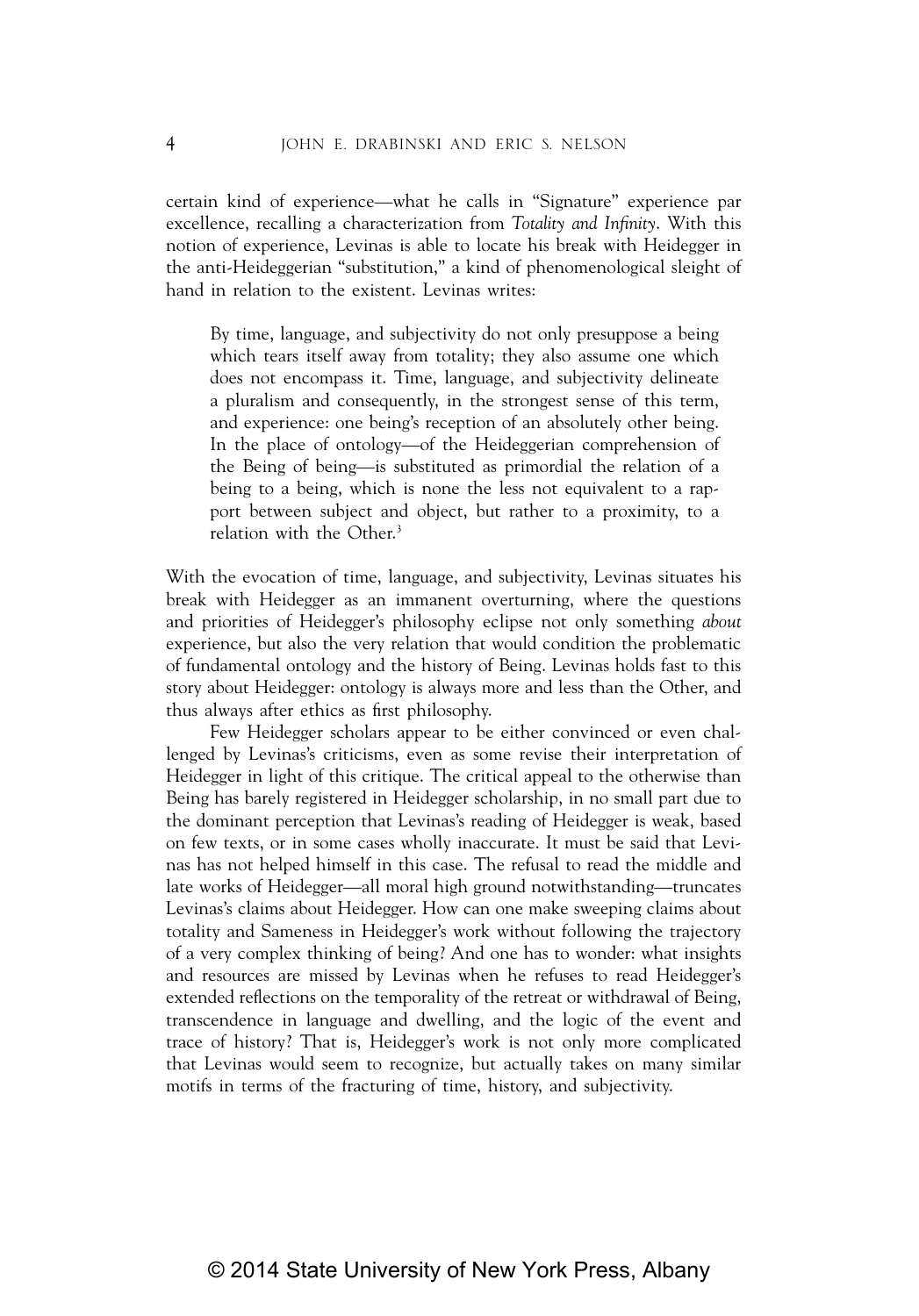There are philosophical questions to be raised, in a Heideggerian register, about Levinas's work as well. Though Heidegger offers no commentary on Levinas's work, there is certainly a cluster of seeming immovable Heideggerian oppositions to Levinas. From the Heideggerian perspective, one is surely struck by the ontic and ahistorical character—claims to write "otherwise than Being" notwithstanding—of Levinas's deformalized descriptions of the face-to-face. The unicity of the ethical, which encompasses both the subject in the accusative and the Other who accuses, neither speaks nor acts in a hermeneutical situation or historical context. There is no relation to a past beyond the temporal dynamics of the face-to-face. No question regarding the conditions and contexts for the possibility of the face-toface, of the relation of existent to existent, is raised by Levinas. This is in part why Levinas's work functions less like a transcendental philosophy and more like a radical empiricism. Yet, one is certainly justified in asking how one can claim rights to the language of "existent," "subject," and so on, without asking about the meaning of Being, about the historical character of language, and about the sorts of questions Heidegger puts to philosophy. As such, Levinas's work may be seen as marked in some profound way by a naiveté derived, primarily, from its inability to ask the *Seinsfrage*.

It is no surprise that many, if not most, studies of the relationship between Heidegger and Levinas have taken on a polemical form. Indeed, the very terms of their respective philosophical positions seems to warrant such antagonism. Ethics or ontology? This disjunction seems immovable, simply at the level of terms and conceptual schemas. Is this an inevitable direction in scholarship? Is the "and" of Heidegger and Levinas unavoidably an either/ or? Alongside this antagonism is also the cluster of important, common influences—Kant, Hegel, and Husserl, to name only three—which would seem to hold out some hope that such antagonism hardly seems unavoidable. Surely such radical and decisive critics of nineteenth- and twentieth-century European philosophy share something more than a simple disjunct. Also, perhaps more importantly, Heidegger and Levinas are concerned with common philosophical questions derived from phenomenology in particular, and to a lesser yet still significant sense by Neokantianism and "life-philosophy," but also from art, history, language, religion, and of course ethics. What would it mean to address the *between* of between Levinas and Heidegger in a phenomenological or even more widely philosophical register, where these questions form *die Sachen* of inquiry? Perhaps in following each thinker, taking the marks on the path of radical reflection as ways of coming to terms with critique, we can find something shared even in moments of separation, disagreement, and contrary groundings of "first philosophy." This collection pursues this perhaps, in search of another sense of "between Levinas and Heidegger.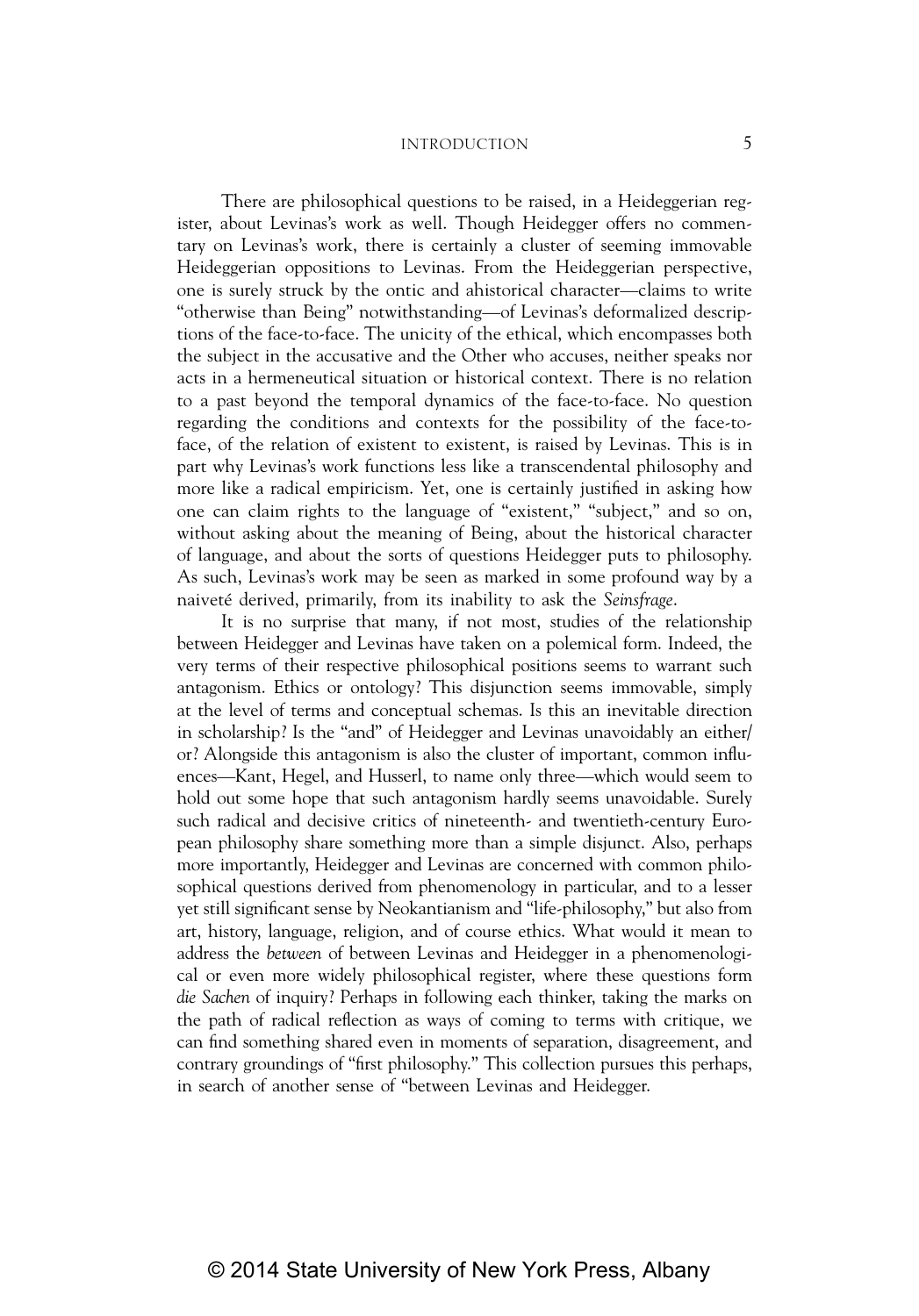#### BETWEEN LEVINAS AND HEIDEGGER

The present volume is organized around four thematic groupings. As evident in the reflections in this collection, and in the existing literature on the Heidegger-Levinas relationship, the crux of Levinas's critique of Heidegger is the distinction between ethics and ontology and different understandings of being, immanence, and transcendence. The opening section "Immanence and Transcendence" poses these questions in the contexts of the intersection and ambivalence of ethics and politics, religion and secularization, and history and what transcends history. This crux of ethics and ontology is immanent to both the Levinasian and Heideggerian projects, as neither can avoid the other term. While Heidegger is largely preoccupied with the question of Being, his "Letter on Humanism" reminds us in bold and unforgettable terms how ontology encroaches upon, then fundamentally alters, the meaning of ethics and even constitutes a more originary ethics, an ethos of dwelling.4 Levinas's conception of ethics as first philosophy has the provocative rhetoric of "beyond Being," but it does not escape ontological claims. The second section "Temporalities" adds additional terms to the standard cleavage between Levinas and Heidegger, such as violence, secularization, and history, asking whether and how these problems might draw together and re-form our thinking.

The French feminist Michèle Le Doeuff has shown how idiom and imagery reveal important clues about the philosophy that uses them such that theoretical content is not independent of its presentation in words and images. Ann Murphy pursues this strategy in the context of Levinas's critique of Heidegger. Murphy traces how the idiom and imagery of violence function ambivalently and mark a tension in his writings, working with and against Levinas's ethical claims of breaking with the power and violence that he contends are inherent in Heidegger's ontology, and what this ambivalent complicity entails for the relationship between ontology and ethics. As ontology and ethics are tied up in relations of collusion and difference, and images of power and violence remain at work in Levinas's portrayal of ethical relations, Levinas's ethics does not escape the power and violence it exposes and questions. Nevertheless, ethics can imperfectly confront while submitting itself to power in politics. To this extent, power is transformed into justice and is "as close as possible to nonviolence," in response to being confronted by the Other.

Philip J. Maloney examines issues of religion and secularization and immanence and transcendence in Heidegger and Levinas in light of Levinas's reception of the later Heidegger in his writings of the 1970s, in which the problem of ontotheology plays a crucial role and reveals their shared horizon and profound disagreement. For Levinas, Heidegger did not pursue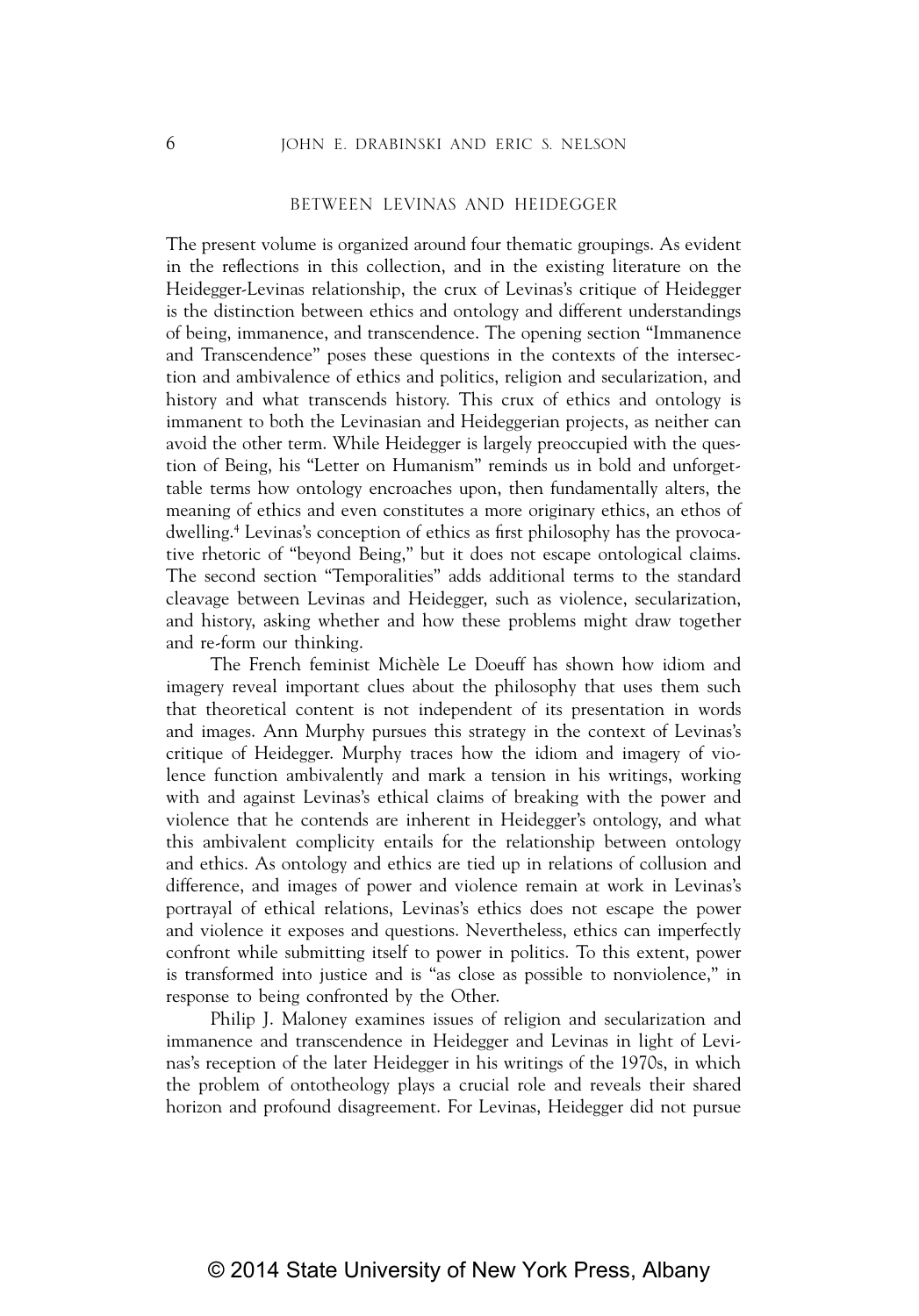the dismantling of ontotheology radically enough to question the primacy of being and the neglect of transcendence in the history of Western philosophy. Whereas Heidegger abandons his earlier interest in transcendence, as it is inescapably entangled in ontotheological metaphysics, Maloney unfolds how Levinas contests ontotheology precisely through transcendence and a reinterpretation of the "religious." In response to the paradox that modernity is irredeemably secular, and the secular questionable and insufficient, Heidegger and Levinas articulate two alternative models of secularizing transcendence: poetry and prayer.

In the context of Levinas's critique of history as violence and totality, and facticity as brutality and indifference, Eric S. Nelson explores Heidegger's early differentiation of history as object of inquiry and as lived enactment, and his endeavor in the late 1930s to rethink history from an inherently futural—and not merely subjectively or objectively grounded event (*Ereignis*) of the not-yet (*noch-nicht*) and the other beginning (*der andere Anfang*). Events and works of history are neither simply factual nor socially constructed but exhibit a hermeneutical event of disclosure—via understanding, interpretation, and appropriation—in relation to the facticity and possibilities of the enactment and practices of historical being. Nelson articulates the significance of Heidegger's thinking of history while recognizing the ethical and social-political failures and limits exposed by Levinas.

What, then, about time? In our second section, "Temporalities," Didier Franck, Emilia Angelova, and Simon Critchley locate important theoretical sites between Levinas and Heidegger in the structuring and dismantling function of time, which lie at the heart of both Levinas's and Heidegger's work. Whether in terms of the temporal stretch of the existential structure of care in *Being and Time* or the later works' preoccupation with the history of Being, Heidegger's work sets the problematic of Being in the element of time. Levinas as well will insist on temporal language as the language of separation and the for-the-Other, especially in *Otherwise than Being*, where diachrony marks so much of the discussion.

Didier Franck and Emilia Angelova begin their chapters with the motif of death and shift quickly to problems of signification and time. Franck's chapter, "The Sincerity of the Saying," is a short and intense meditation on the structure of *Saying*, that central motif of the opening sections of Levinas's *Otherwise than Being*. Framed by the problem of truth—in particular, the truth of the subject as hostage—Franck establishes important links between subjectivity, testimony, and the infinite in order to isolate a crucial break of Levinas from Heidegger: what is the price of finitude? Whereas for Heidegger finitude culminates in *my* death; for Levinas, Franck argues, finitude initiates my awareness of a surplus of responsibility, which alters our conceptions of truth as finitude and the finitude of truth. For Angelova, the problem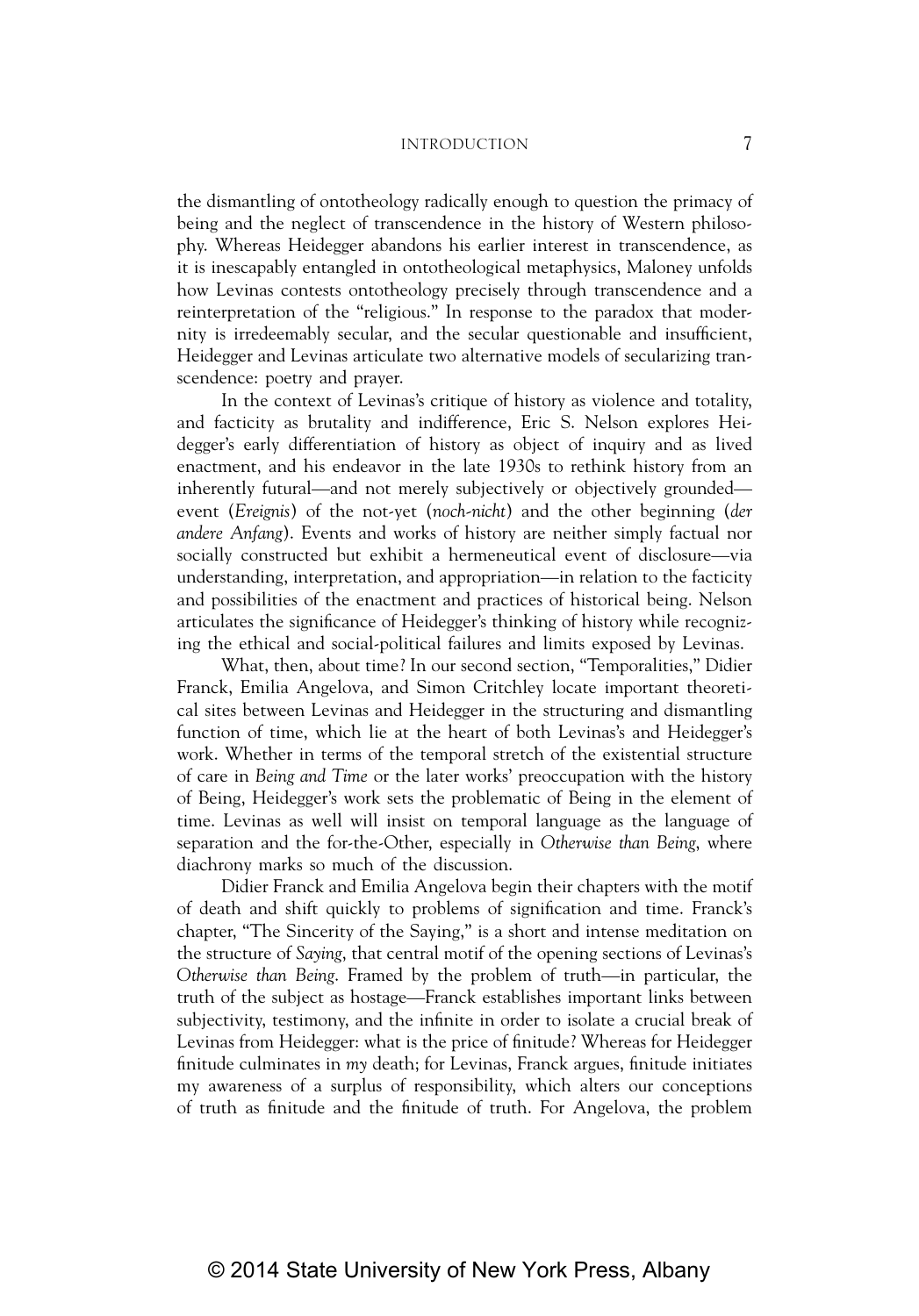of finitude is also a problem of the structure and nexus of significance. In setting the problem of meaning and finitude within the horizon of time, Angelova argues, Levinas's critique of Heidegger remains limited by the address to the latter's earlier work. The withdrawal of being and the logic of the trace in Heidegger's late work offer a different conception of time and finitude, one in which the kairological temporality of Being's excess, found in the early Freiburg lectures, is replaced by an account of "language as that spacing of the thought on which Being is founded." This motif from the later work brings Heidegger into an unexpected proximity with Levinas, especially around the notions of trace, separation, and disinterestedness.

Simon Critchley's chapter offers a close reading of two passages from Heidegger's *Being and Time*, both of which are linked to the transformative function of death in that work. "Dasein is thrown projection" and "Dasein exists factically" begin Critchley's long meditation, which is dedicated to the elaboration of how the experience of finitude builds a sense of enigma into the heart of a subjectivity subjected to time. This sense of enigma provokes both Heidegger's famous claim that death is the possibility of impossibility *and* Levinas's reverse claim that death is the impossibility of possibility. Critchley's careful reconstruction of Heidegger's account of death and the companion notions of authenticity and inauthenticity suggests important connection to Levinas's various accounts of how time fractures and separates subjectivity from the alterity constitutive of its (authentic?) sense.

The third section, entitled "Subjectivities," is of course woven quite closely to both prerogatives. The function of *Dasein* and the interval or even sign of Being comprises one of the strongest threads—whatever the alterations, transformations, and overturnings—through Heidegger's early to late work. Levinas's work turns increasingly toward the enigma of subjectivity in the period following the publication of *Totality and Infinity*, culminating in the descriptions of obsession, recurrence, and persecution in the "Substitution" chapter of *Otherwise than Being*. Indeed, the philosophical problem of subjectivity today is barely conceivable without the destabilizing accounts of Heidegger and Levinas.

Responding to Levinas's critique of Heidegger has opened up the reconsideration of Heidegger's thinking; is it too not a reflection of sociality and alterity and perhaps more radically and appropriately than Levinas's asymmetrical ethics of the other that remains complicit with monadological thinking? Reconsidering the relation of ethics to philosophy, ontology, and ethics, in the divergence between Heidegger and Levinas, Françoise Dastur contrasts in her contribution Heidegger's prioritizing of the sociality of being-with, and solitude as its deficient mode, with Levinas's emphasis on the solitude, separation, and asymmetry between self and other. She argues that for Levinas being and world are part of the I, its intentionality and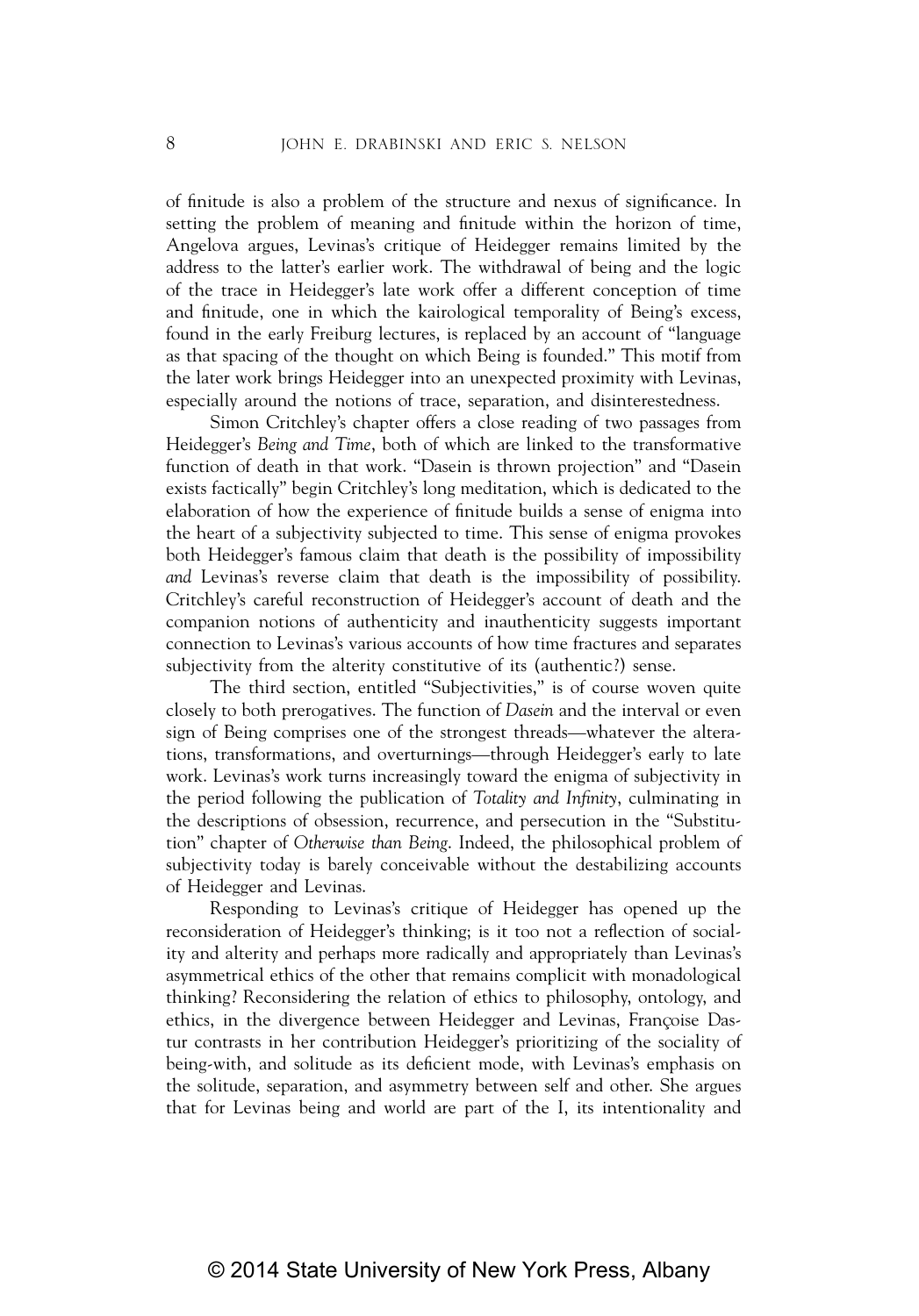self-identification, and thus fundamentally lack alterity as the other can only be outside of and otherwise than this. Alterity in a sense then begins with me, the identity of the ego cogito, which remains the point of departure for Levinas's analysis of how the I recuperates its world and remains itself, responsible, even in being fundamentally questioned by and responding to the absolute alterity of the other person. Since the I remains central in being questioned by the invocation of the other, as it is always about my responsibility rather than the other's, there is not so much dialogue between I and other as there is apology; that is, the other is the occasion of my apology for myself. If temporal and social relationality are the condition of alterity, difference, and individuation, the identity of self and other to some extent remain what they are outside of the relational dynamic that would make a difference. Dastur concludes by returning to the freedom of affirmation that she uncovers in Heidegger.

Robert Bernasconi's contribution to this volume offers a close and provocative reading of Levinas's notion of sacrifice, in particular the phrase "ethics of sacrifice." Though the term appears only briefly in Levinas's essay "Dying for . . . ," Bernasconi makes the case that a significant point of (alleged) departure between Levinas and Heidegger is located in the relationship between sacrifice and death. Levinas claims that the problematic of authenticity, inseparable as it is from Heidegger's account of death in *Being and Time*, renders sacrifice impossible. This would *seem* to mark Levinas's departure from Heidegger precisely because it poses the ethical against Dasein and fundamental ontology. Yet, Bernasconi argues—by way of Derrida, but just as much by way of Levinas's own reading of Heidegger—that Levinas's conception of sacrifice, and the gravity of the ethical contained therein, is close to that of Heidegger, except at the precise moment at which the question of justification is left behind. In letting go of the question of justification, Levinas's "ethics of sacrifice" becomes a deformalized, concrete sense of sacrifice without reason or egoism, which gives measure to his distance from Heidegger on one and the same matter for thinking.

The intimacy of Levinas's claims to Heidegger's work takes a different turn in François Raffoul's essay "The Question of Responsibility between Levinas and Heidegger." In this essay, Raffoul traces out the reversal of Descartes in Levinas's work, underscoring not only the radical critique in Levinas of Cartesian "egology," but also how important features of that egology remain intact in the reversal. Raffoul characterizes this as how Levinas's revolutionary notion of the ethical "owes perhaps more than it would like to admit to the egological tradition that it seeks to reverse, *precisely insofar as it determines itself in symmetrical opposition to it and as its reversal*." This symmetrical opposition provides an opening for reasserting the force of ontology against the Levinasian subject and sense of the ethical. Heidegger's work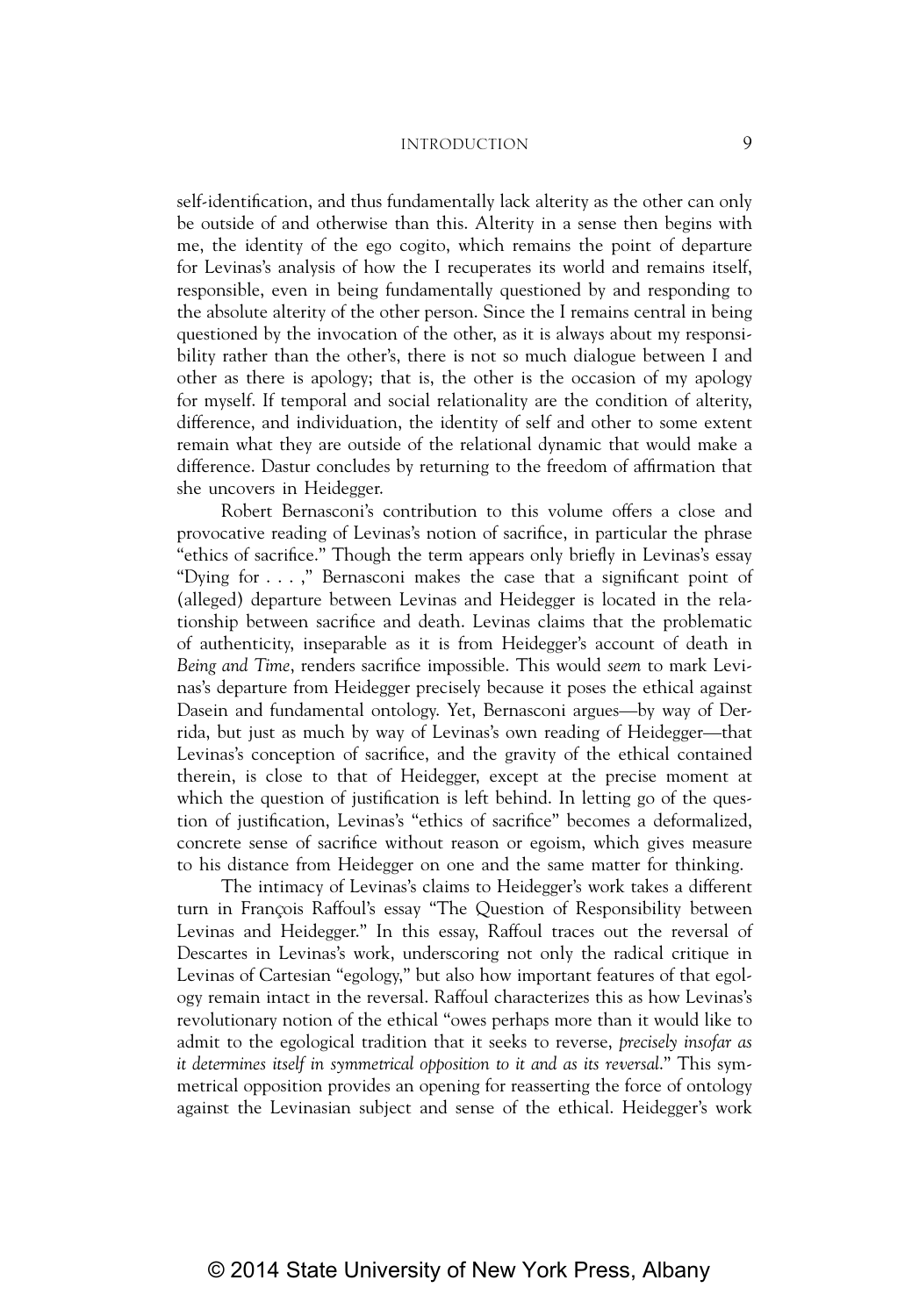thereby reemerges as a powerful critique of the ethical subject, as well as, perhaps more urgently, drawing our attention to the continuing need for the development of ontological senses of responsibility.

The fourth and final section extends the question of otherness beyond the transcendences found in Heidegger's and Levinas's work. The animal interrupts the interhuman sense of place. Peter E. Gordon's chapter "Displaced" takes up the phenomenological mode of inquiry in relation to this very interruption in asking about the limits of Heidegger's and Levinas's accounts of the foreign and the strange. For both, Gordon argues, place and home function as central motifs and indeed set many of the parameters of inquiry. Yet, any phenomenological account of our place in home, our home in place, must also account for the uncanny. The uncanny is also part of Heidegger's and Levinas's accounts of place, of course; there is always interruption, the strange, and the unexpected in transcendence.

In his chapter, Krzysztof Ziarek identifies two points of proximity in Heidegger and Levinas. First, there is what Ziarek calls the "dignity" restored by attention to a posthumanist humanism. Second, there is the force of alterity, which is borne by the face in Levinas and for Heidegger in the notion of *Seyn* as a freedom without power. This latter item from Heidegger's late work is nicely distinguished by Ziarek from what Levinas describes as Being's impersonality and propensity toward violence. Yet, whatever this proximity between Heidegger and Levinas, Ziarek raises the question of whose sense of the ethical is best suited to the problems of twenty-first-century life. In particular, Ziarek's attention to the "power-free event" in Heidegger's work, the thinking of ethics in the *Da*, allows us to begin thinking how the dignity of the human, this shared proximity with Levinas, might open upon the animal and the nonanimal as sites of ethical life.

The final chapter in this collection concerns the problem of language and home. For both Heidegger and Levinas, language stands in a peculiar and unstable relation to our sense of home. On the one hand, language makes home possible. We find ourselves in language and the possibility of address from and to the Other—whether the alterity of Being or the alterity of the other person—derives at least in part from that sense of being-athome in words. On the other hand, language is always disrupted by this address from what is *elsewhere* of the home. John E. Drabinski's contribution "Elsewhere of Home" begins with an examination of this movement between home and elsewhere in Heidegger and Levinas, with special attention to how language provokes this incessant movement. Yet, Drabinski argues, Heidegger and Levinas are seen to share an unexpected presupposition: the monolingualism of address and its disruption. What would it mean to consider the address from within language by those for whom the home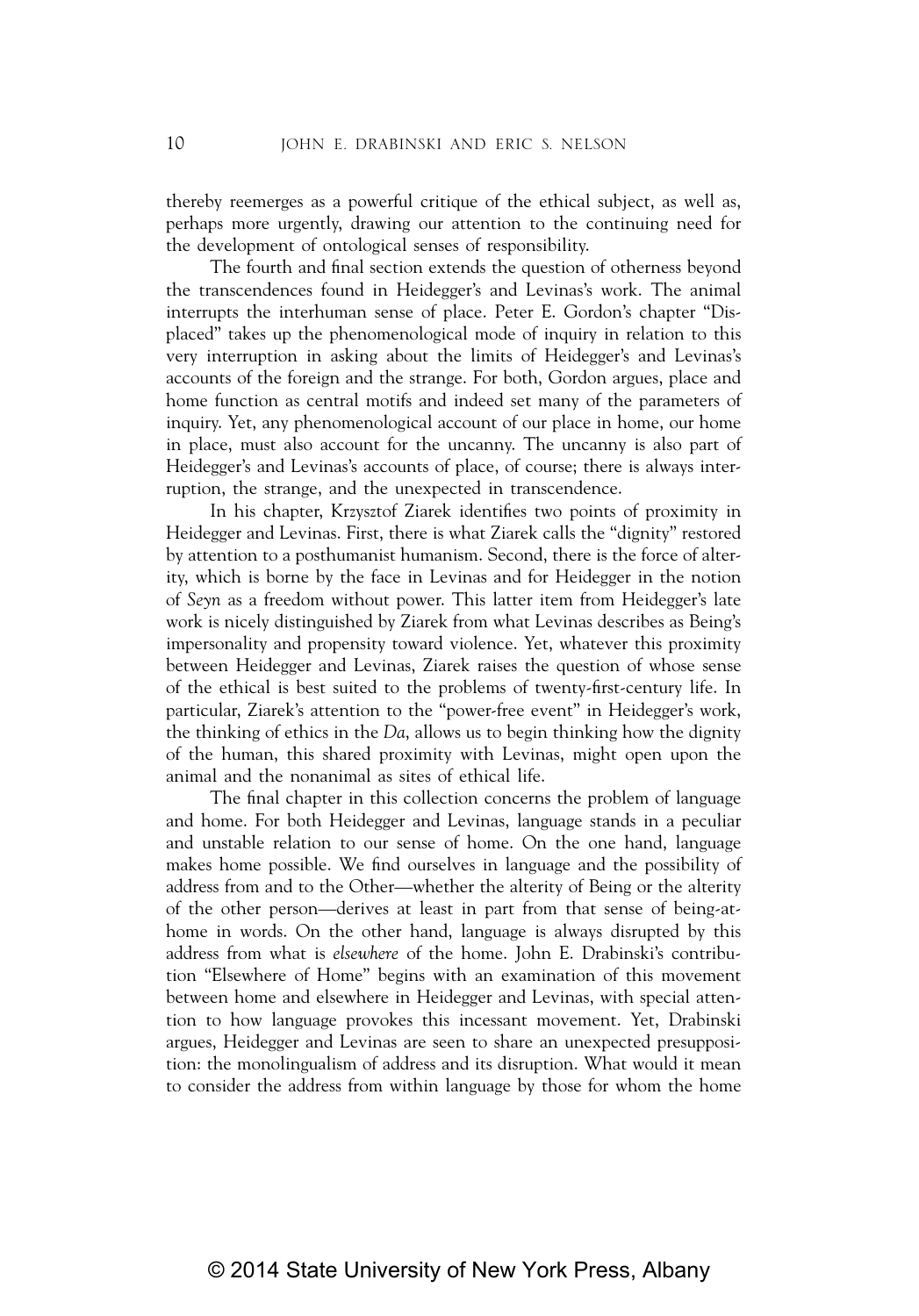of language is already an elsewhere? And, further, how is the movement of home and elsewhere transformed by the *creolizing*, rather than *disrupting* or *fracturing,* of language—which begins with what we might call, in a Levinasian turn of phrase, the *preoriginality* of this elsewhere in language? Drabinski draws on the very potent, yet underappreciated resources of the *creolité* movement to indicate an other other in the other of home, language, and the now global sense of any elsewhere.

#### EPIGRAPH

In the epigraph to the present reflections, Derrida remarked on the double movement of Being and the existent, noting the tension between Levinas and Heidegger as the oscillation between ontological difference and the claims of the existent over Being. In that remark, Derrida captures something at stake in this collection: is the difference between Levinas and Heidegger, between ethics and ontology, and so between kinds of fractured subjectivities a decidable difference? Or do the profundity and gravity of *both* Levinasian and Heideggerian thinking render such differences undecidable? And what would it mean to call this difference or between "undecidable"? Are their discourses simply incommensurable, with no paths of communication much less argumentation, or do they both intensify the stakes of communication and the philosophical game? For both, after all, the destiny of the West ends in the first half of the twentieth century—which is to say, the destiny reaches its end in technologically enabled mass death and suffering. Whether we conceive that end as totality as totalitarianism or technology as the epoch of calculative thinking, the stakes of identifying or not identifying sites of resistance to history's great violence and trajectory toward *even more* violence and standardization are clear. It is a matter of how we are to live after such death and disaster and the specter of an "end" that is only more of the same. What interrupts this terrifying history and its shadow? An ethics of the face and the priority of the Other or an ethos of dwelling in the openness of Being? To be sure, there is no easy or readily desirable answer. There is perhaps only the cross-saturation of ontological difference and the stifling presence of the Other person. In that perhaps undecidable, certainly saturated, space is precarious and urgent thinking.

#### **NOTES**

1. E. Levinas, *The Theory of Intuition in Husserl's Phenomenology*, 2nd ed., trans. A. Orianne (Evanston: Northwestern University Press, 1995), 153–58.